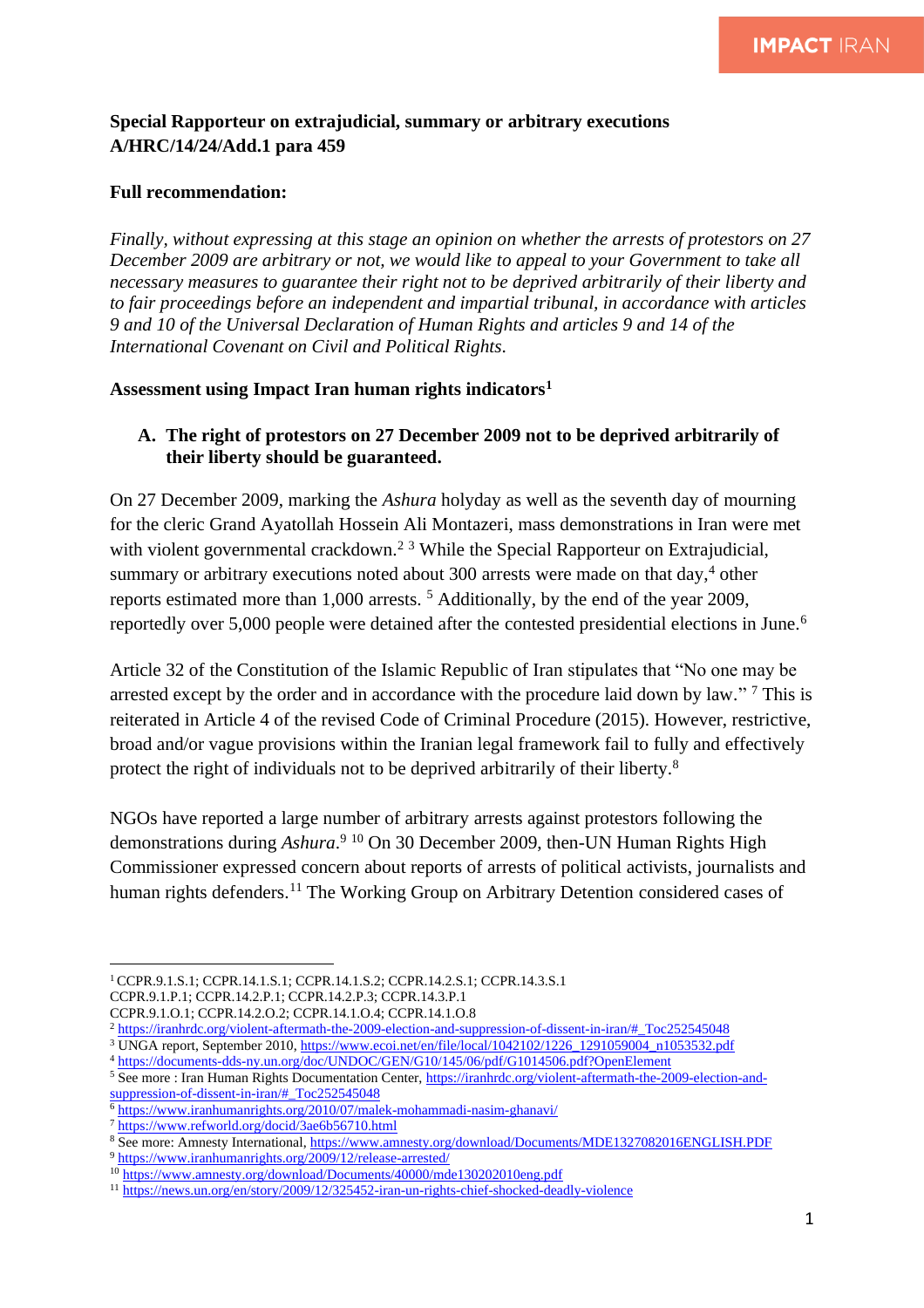arrests in the context of the 27 December protests and issued opinions on what it considered to be arbitrary detentions. <sup>12 13</sup>

There is no readily available information that might indicate the existence of trainings to prevent the abuse of power, regarding arrest and detention, by law enforcement officials in the Islamic Republic of Iran. Additionally, although the Article 90 Commission of the Parliament is in charge of investigating complaints from citizens made against the operations of the Parliament itself, the executive and the judiciary, $14$  there is no readily available information that might indicate that abuse arrests are being promptly addressed, properly investigated or adequately adjudicated.

In the light of the reported facts, the Government did not take all necessary measures to guarantee the right of protestors not to be deprived arbitrarily of their liberty.

## **B. The right of protestors on 27 December 2009 to fair proceedings before an independent and impartial tribunal should be guaranteed.**

A significant number of protestors arrested in the aftermath of the *Ashura* protests were charged with national security offences, notably *moharebeh* ("enmity against God")*,* and had their cases tried before revolutionary courts. Revolutionary courts have jurisdiction over crimes against national and external security, including *moharebeh*, *efsad-e fel-arz* ("corruption on earth"), *baghi* ("armed rebellion against the state"), <sup>15</sup> "gathering and colluding against the Islamic Republic", and "insulting the founder of the Islamic Republic and the Supreme Leader".<sup>16</sup> Reportedly, a significant number of legal proceedings before revolutionary courts have violated due process and right to fair trial.<sup>17</sup> <sup>18</sup> <sup>19</sup> <sup>20</sup> <sup>21</sup> NGO reports suggest that trials before revolutionary courts disproportionately target civil rights activists and members of religious minorities such as the *Baha'is*. 22

The Constitution of the Islamic Republic of Iran protects key aspects of the right to fair trial and due process, including access to legal counsel, presumption of innocence, equality before the court, and the right to an open hearing.<sup>23</sup> However, the right to fair trial within the Iranian legal framework is not fully in compliance with international standards, notably due to vague

<sup>12</sup> <https://www.unwgaddatabase.org/un/Document.aspx?id=2764>

<sup>13</sup> <https://www.unwgaddatabase.org/un/Document.aspx?id=2832>

<sup>&</sup>lt;sup>14</sup> Iran Human Rights Documentation Center[, https://iranhrdc.org/internal-regulation-on-the-commission-of-article-90-of-the](https://iranhrdc.org/internal-regulation-on-the-commission-of-article-90-of-the-constitution/)[constitution/](https://iranhrdc.org/internal-regulation-on-the-commission-of-article-90-of-the-constitution/)

<sup>&</sup>lt;sup>15</sup> Defined under Articles 279 to 285 and Articles 286 to 288 of the Islamic Penal Code (2013), Iran Human Rights Documentation Center,<https://iranhrdc.org/english-translation-of-books-i-ii-of-the-new-islamic-penal-code/>

<sup>&</sup>lt;sup>16</sup> Amnesty International[, https://www.amnesty.org/download/Documents/MDE1327082016ENGLISH.PDF](https://www.amnesty.org/download/Documents/MDE1327082016ENGLISH.PDF)

<sup>17</sup> <https://www.hrw.org/news/2011/08/29/human-rights-issues-regarding-islamic-republic-iran>

<sup>&</sup>lt;sup>18</sup> Omid memorial case of Ahmad Nasiri, Abdorrahman Boroumand Center [\(https://www.iranrights.org/memorial/story/-](https://www.iranrights.org/memorial/story/-8023/ahmad-nasiri) [8023/ahmad-nasiri\)](https://www.iranrights.org/memorial/story/-8023/ahmad-nasiri)

<sup>&</sup>lt;sup>19</sup> Letter of Zahedan Prison inmates, May 13, 2019, Abdorrahman Boroumand Center [\(https://www.iranrights.org/library/document/3577\)](https://www.iranrights.org/library/document/3577)

<sup>20</sup> EN-HRANA[, https://www.en-hrana.org/case-ahmadinejads-former-vp-sent-revolutionary](https://www.en-hrana.org/case-ahmadinejads-former-vp-sent-revolutionary-court?hilite=%27revolutionary%27%2C%27court%27)[court?hilite=%27revolutionary%27%2C%27court%27](https://www.en-hrana.org/case-ahmadinejads-former-vp-sent-revolutionary-court?hilite=%27revolutionary%27%2C%27court%27)

<sup>&</sup>lt;sup>21</sup> See more: Abdorrahman Boroumand Center,<https://www.iranrights.org/newsletter/issue/61>

<sup>22</sup> EN-HRANA[, https://www.en-hrana.org/?s=revolutionary+court](https://www.en-hrana.org/?s=revolutionary+court)

<sup>&</sup>lt;sup>23</sup> Constitution of the Islamic Republic of Iran, English translation,<https://www.refworld.org/docid/3ae6b56710.html>